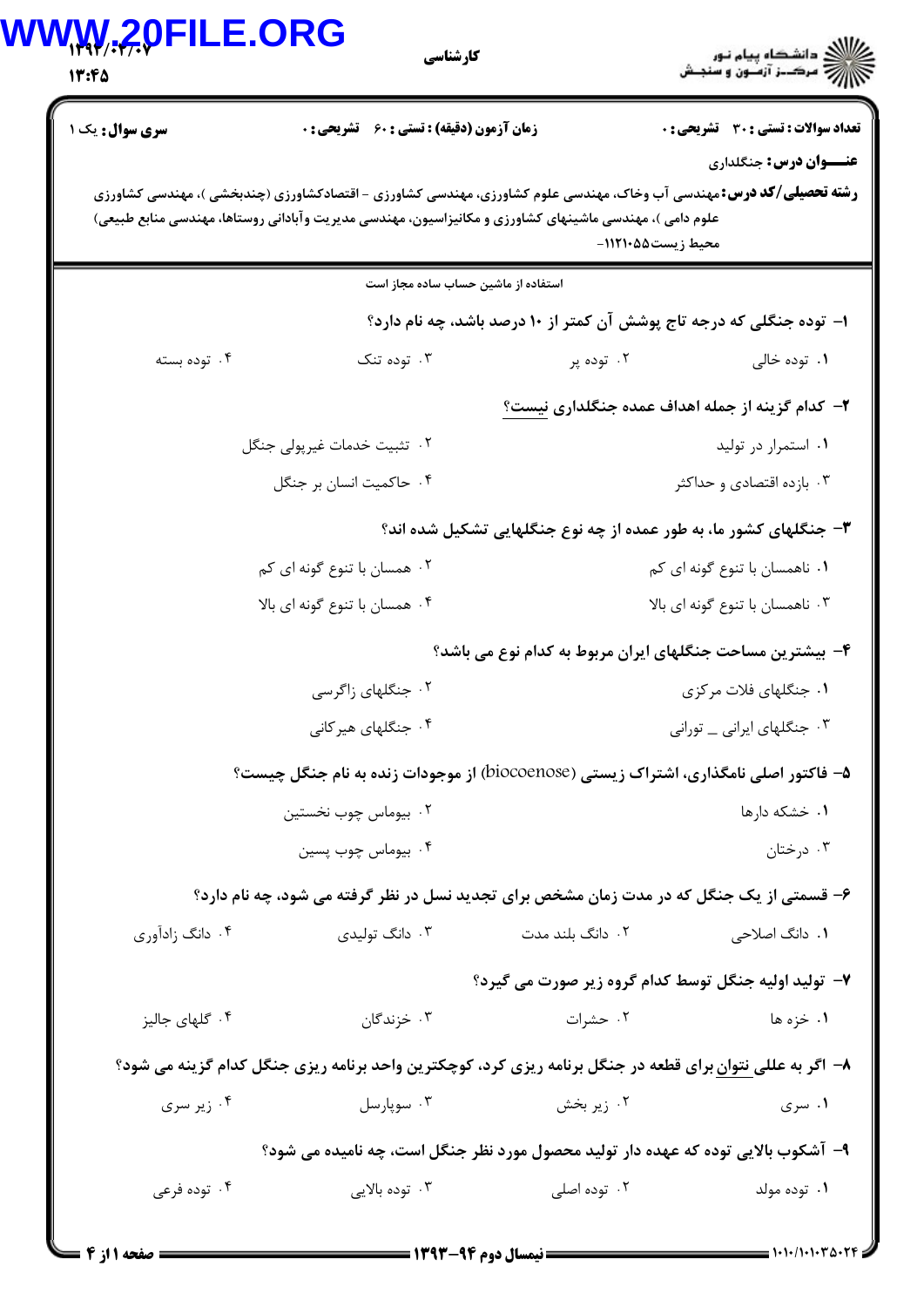| 13:45                   | <b>20FILE.ORG</b><br>كارشناسي                                                                                                                                                                                                        |                                                                            | ∕ ∭ی دانشڪاه پيام نور<br>∕ ∭ مرڪـز آزمــون و سنجـش |
|-------------------------|--------------------------------------------------------------------------------------------------------------------------------------------------------------------------------------------------------------------------------------|----------------------------------------------------------------------------|----------------------------------------------------|
| <b>سری سوال :</b> ۱ یک  | <b>زمان آزمون (دقیقه) : تستی : 60 ٪ تشریحی : 0</b>                                                                                                                                                                                   |                                                                            | <b>تعداد سوالات : تستی : 30 ٪ تشریحی : 0</b>       |
|                         | <b>رشته تحصیلی/کد درس:</b> مهندسی آب وخاک، مهندسی علوم کشاورزی، مهندسی کشاورزی - اقتصادکشاورزی (چندبخشی )، مهندسی کشاورزی<br>(علوم دامی )، مهندسی ماشینهای کشاورزی و مکانیزاسیون، مهندسی مدیریت وآبادانی روستاها، مهندسی منابع طبیعی | -محيط زيست451110                                                           | <b>عنـــوان درس:</b> جنگلداري                      |
|                         |                                                                                                                                                                                                                                      | ∙ا− در یک جنگل راش _ ممرزستان، توده اصلی و فرعی کدامند؟                    |                                                    |
|                         | ۰۲ راش توده اصلی ممرز توده فرعی                                                                                                                                                                                                      |                                                                            | ۰۱ راش توده فرعی ممرز توده اصلی                    |
|                         | ۰۴ راش توده فرعی ممرز توده فرعی                                                                                                                                                                                                      |                                                                            | ۰۳ راش توده اصلی ممرز توده اصلی                    |
|                         | ۱۱– شیوه بهره برداری پیشنهادی آقای ژانتی (کارشناس فرانسوی سازمان ملل در ایران) در سال ۱۳۲۸ برای کشور ایران                                                                                                                           |                                                                            | چگونه بوده است؟                                    |
|                         | ۰۱ در یک پنجم عرصه با گردش پنجاه ساله حدود یک پنجم موجودی با رعایت اصول جنگل شناسی برداشت شود.                                                                                                                                       |                                                                            |                                                    |
|                         | ۰۲ در یک چهارم عرصه با گردش سی ساله حدود یک چهارم موجودی با رعایت اصول جنگل شناسی برداشت شود.                                                                                                                                        |                                                                            |                                                    |
|                         | ۰۳ در یک پنجم عرصه با گردش چهل ساله حدود یک سوم موجودی با رعایت اصول جنگل شناسی برداشت شود.                                                                                                                                          |                                                                            |                                                    |
|                         | ۰۴ در یک چهارم عرصه با گردش پنجاه ساله حدود یک سوم موجودی با رعایت اصول جنگل شناسی برداشت شود.                                                                                                                                       |                                                                            |                                                    |
|                         | ۱۲- روشهای جنگلداری که تا پیش از دهه ۱۳۵۰ در ایران بکار گرفته شد، عمدتاً چه روشی بود؟                                                                                                                                                |                                                                            |                                                    |
| ۰۴ شاخه زاد ناهمسال     | ۰۳ شاخه زاد همسال                                                                                                                                                                                                                    | ۰۲ دانه زاد همسال                                                          | ٠١ دانه زاد ناهمسال                                |
|                         | ۱۳- میزان تجاوز به اراضی جنگلی و تغییر کاربری آن توسط متخلفین در داخل طرحهای جنگلداری نسبت به مناطق خارج از                                                                                                                          |                                                                            | آنها چگونه است؟                                    |
| ۰۴ اطلاعاتي وجود ندارد. | ۰۳ فرقی ندارد.                                                                                                                                                                                                                       | ۰۲ بیشتر است.                                                              | ۰۱ کمتر است.                                       |
|                         |                                                                                                                                                                                                                                      | ۱۴– در چه نوع جنگلی، حضور جنگل بر اساس جست های آن است؟                     |                                                    |
| ۰۴ خانه زاد             | ۰۳ شاخه زاد                                                                                                                                                                                                                          | ۰۲ دانه زاد                                                                | ۰۱ پایه زاد                                        |
|                         |                                                                                                                                                                                                                                      |                                                                            | 1۵– کدامیک جزء اهداف خصوصی است؟                    |
| ۰۴ اقتصادي بودن فعاليت  | ۰۳ بهره برداری چوب                                                                                                                                                                                                                   | ۰۲ بهره برداری حداکثر                                                      | ۰۱ استقرار تولید                                   |
|                         |                                                                                                                                                                                                                                      | ۱۶- بلوط ایرانی در کدام نواحی کشور ایران به صورت خالص دیده می شود؟         |                                                    |
|                         |                                                                                                                                                                                                                                      | ۰۱ در ارتفاعات پایین تر، دامنه های جنوبی و سنگلاخی و عرضهای پایین تر زاگرس |                                                    |
|                         |                                                                                                                                                                                                                                      | ۰۲ در ارتفاعات پایین تر، دامنه های جنوبی و سنگلاخی و عرضهای پایین تر البرز |                                                    |
|                         |                                                                                                                                                                                                                                      |                                                                            |                                                    |
|                         |                                                                                                                                                                                                                                      | ۰۳ در ارتفاعات مرتفع تر، دامنه های شمالی و سنگلاخی و عرضهای بالاتر زاگرس   |                                                    |

 $= 1.1.111.1.70.77$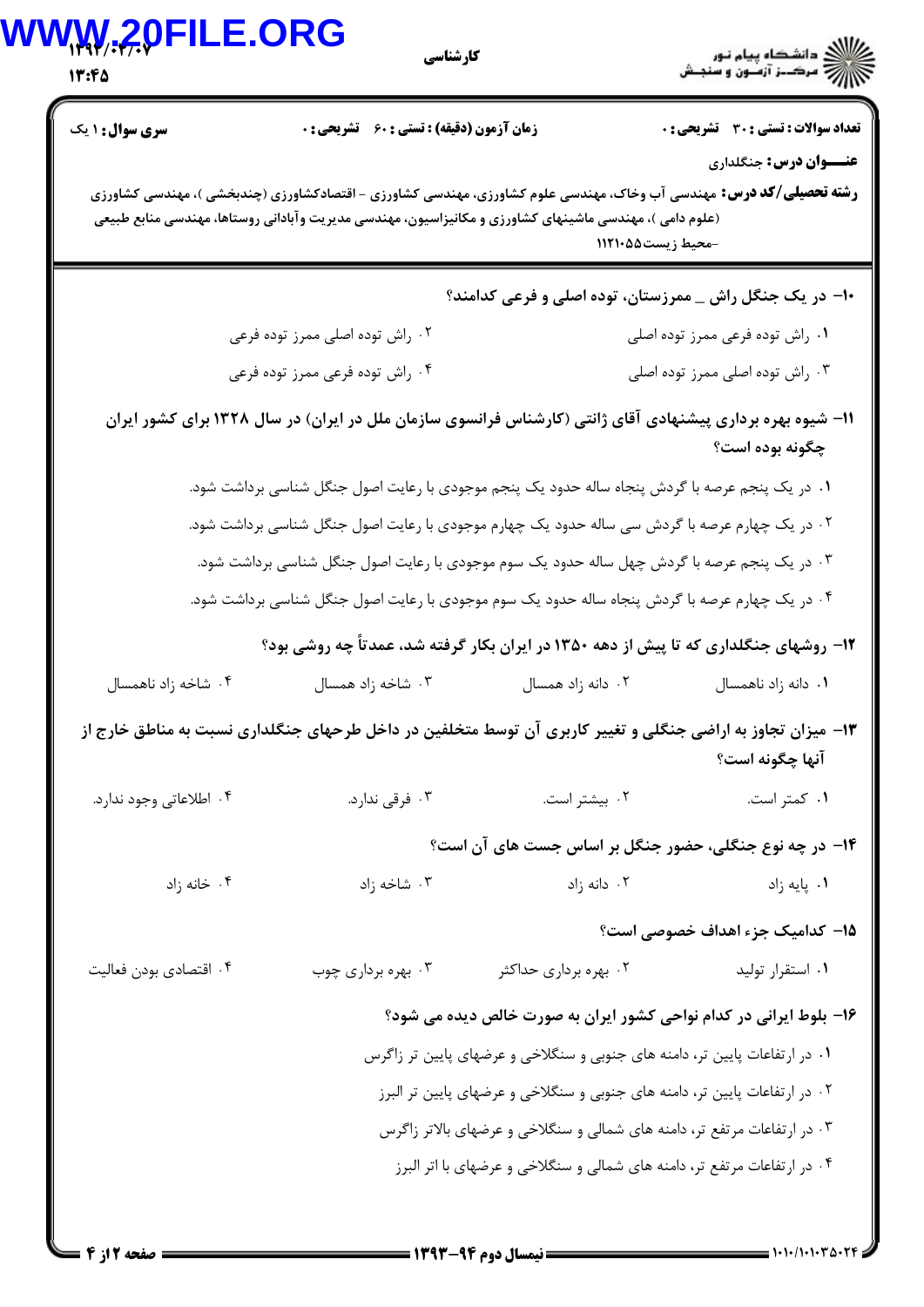## WWW.20FILE.ORG

| <b>MAM/-Y7-Y</b><br>3:45 | كارشناسي                                                                                                                                                                                                                                                                                   |                                                                        | ∕ اللای دانشکاه پیام نور<br>∕ الاس مرک—ز آزمــون و سنجـش                      |
|--------------------------|--------------------------------------------------------------------------------------------------------------------------------------------------------------------------------------------------------------------------------------------------------------------------------------------|------------------------------------------------------------------------|-------------------------------------------------------------------------------|
| <b>سری سوال : ۱ ی</b> ک  | <b>زمان آزمون (دقیقه) : تستی : 60 ٪ تشریحی : 0</b><br><b>رشته تحصیلی/کد درس:</b> مهندسی آب وخاک، مهندسی علوم کشاورزی، مهندسی کشاورزی - اقتصادکشاورزی (چندبخشی )، مهندسی کشاورزی<br>(علوم دامی )، مهندسی ماشینهای کشاورزی و مکانیزاسیون، مهندسی مدیریت وآبادانی روستاها، مهندسی منابع طبیعی | -محيط زيست401111                                                       | <b>تعداد سوالات : تستی : 30 ٪ تشریحی : 0</b><br><b>عنـــوان درس:</b> جنگلداري |
|                          |                                                                                                                                                                                                                                                                                            |                                                                        | ۱۷– در جنگل های غرب بیلان کار چگونه است؟                                      |
|                          | ۰۲ هزینه نسبت به درآمد بیشتر است.                                                                                                                                                                                                                                                          |                                                                        | ۰۱ هزینه نسبت به درآمد کمتر است.                                              |
|                          | ۰۴ هزینه نسبت به درآمد تفاوت ندارد.                                                                                                                                                                                                                                                        |                                                                        | ۰۳ هزینه نسبتی با درآمد ندارد.                                                |
|                          |                                                                                                                                                                                                                                                                                            | ۱۸- گزینه صحیح در خصوص طرح جاده سازی و جنگل کاری کدام است؟             |                                                                               |
|                          |                                                                                                                                                                                                                                                                                            |                                                                        | ۰۱ جاده سازی و جنگل کاری در فصل مرطوب                                         |
|                          |                                                                                                                                                                                                                                                                                            | ۰۲ جاده سازی در فصل مرطوب و جنگل کاری در فصل خشک                       |                                                                               |
|                          |                                                                                                                                                                                                                                                                                            | ۰۳ جاده سازی در فصل خشک و جنگل کاری در فصل مرطوب                       |                                                                               |
|                          |                                                                                                                                                                                                                                                                                            |                                                                        | ۰۴ جاده سازی و جنگل کاری در فصل خشک                                           |
|                          |                                                                                                                                                                                                                                                                                            | ۱۹- محصول و ماشین تولید محصول در جنگل کدامیک می باشند؟                 |                                                                               |
|                          | ۰۲ چوب و طرح جنگلداری                                                                                                                                                                                                                                                                      |                                                                        | ۰۱ چوب و اره موتوری                                                           |
|                          | ۰۴ خدمات اکولوژیک و جنگلبان                                                                                                                                                                                                                                                                |                                                                        | ۰۳ درختان جنگل                                                                |
|                          | ۲۰- چرا در انتهای طرح های جنگل داری از فرم های کنترل وقایع نگاری استفاده می شود؟                                                                                                                                                                                                           |                                                                        |                                                                               |
|                          | ۰۲ جایگزین کردن گونه ها با گونه های پربازده داخلی                                                                                                                                                                                                                                          |                                                                        | ۰۱ کمک به زادآوری و افزایش رشد تنه                                            |
|                          | ۰۴ کوشش برای افزایش تولید فراوان با کمک ماشین آلات                                                                                                                                                                                                                                         |                                                                        | ۰۳ انتقال تجارب و کارها از نسلی به نسل بعدی                                   |
|                          | <b>۲۱</b> – اگر دوره بهره برداری یک جنگل ۹۰ سال و تعداد دانگ آن ۶ عدد باشد، دوره زادآوری آن چقدر است؟                                                                                                                                                                                      |                                                                        |                                                                               |
| ۰.۴ سال                  | ۲۰۰۲ سال ۲۰۰۳ میال میشود. است است و تا است که است که است که است که است که است که است که است که است که است که ا                                                                                                                                                                             |                                                                        | ۰۱ ۱۵ سال                                                                     |
|                          | ۲۲– در کدام نوع دانگ مدت و تعداد دانگ ثابت بوده از پیوستگی و یکپارچگی برخوردار است؟                                                                                                                                                                                                        |                                                                        |                                                                               |
| ۰۴ دانگ واحد             | ۰۳ دانگ متغیر                                                                                                                                                                                                                                                                              | ۰۲ دانگ آبی                                                            | ۰۱ دانگ ثابت                                                                  |
|                          |                                                                                                                                                                                                                                                                                            | ۲۳- بیشترین هزینه را در واحد جنگلداری، کدام قسمت به خود اختصاص می دهد؟ |                                                                               |
| ۰۴ واحد بهره برداری      |                                                                                                                                                                                                                                                                                            |                                                                        |                                                                               |
|                          |                                                                                                                                                                                                                                                                                            | <b>۲۴</b> - تفاوت عمده بهره برداری از جنگلها در شمال و غرب کشور چیست؟  |                                                                               |
|                          | ۰۲ نوع جاده سازی در جنگلهای دو ناحیه                                                                                                                                                                                                                                                       |                                                                        | ۰۱ میزان بارندگی جنگلها در دو ناحیه                                           |
|                          | ۰۴ شدت وابستگی مردم به جنگل در دو ناحیه                                                                                                                                                                                                                                                    | ۰۳ نوع خاک و گویش محلی در جنگلهای دو ناحیه                             |                                                                               |